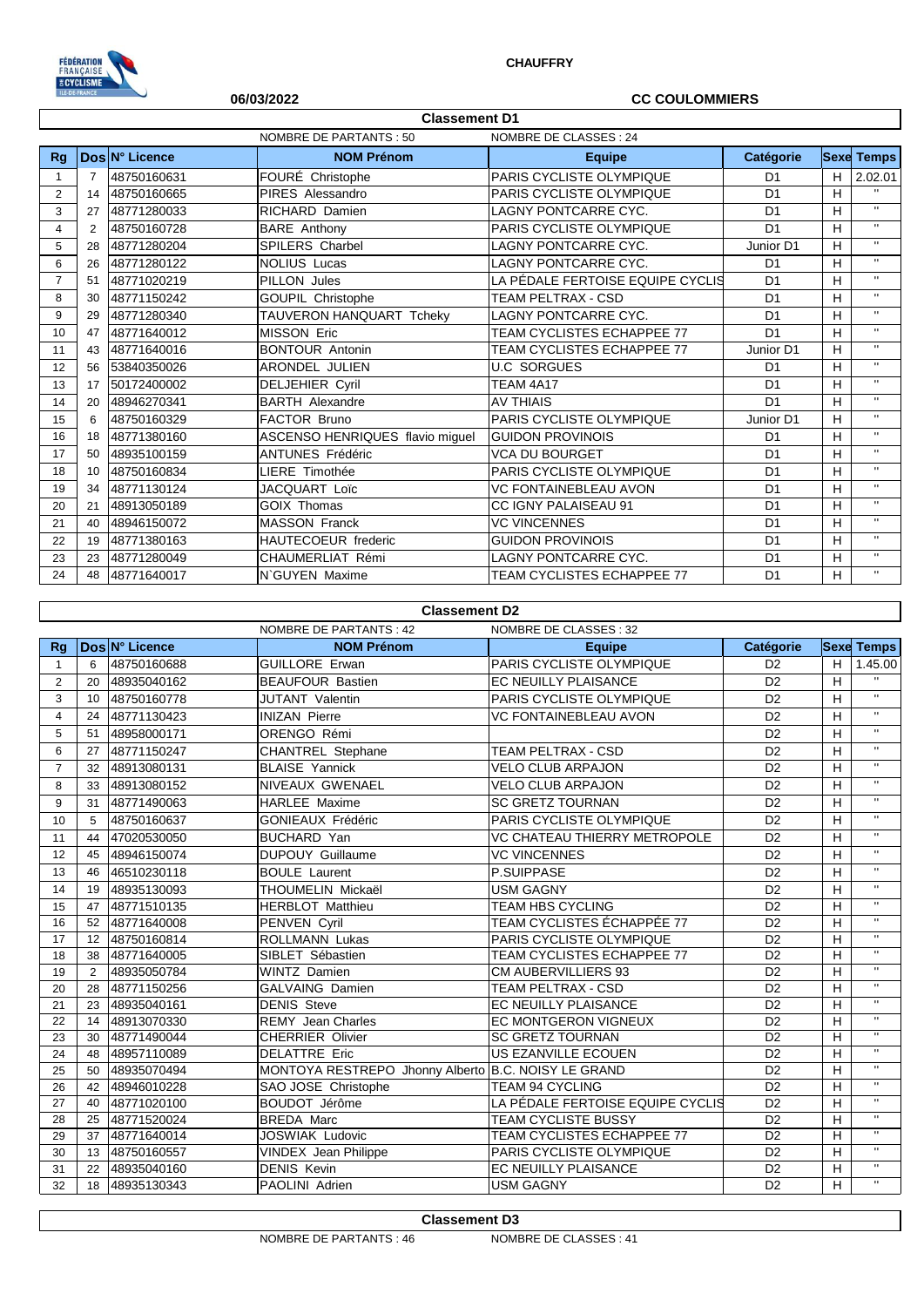| Rg              |                  | Dos N° Licence | <b>NOM Prénom</b>          | <b>Equipe</b>                                     | Catégorie        |   | <b>Sexe Temps</b>       |
|-----------------|------------------|----------------|----------------------------|---------------------------------------------------|------------------|---|-------------------------|
| $\mathbf{1}$    |                  | 19 48771630041 | MARREC Vincent             | TEAM ALLCYCLES VAL D'EUROPE                       | D <sub>3</sub>   | H | 1.34.04                 |
| $\overline{2}$  |                  | 13 42890130036 | <b>BERECK Franck</b>       | <b>VELO CENTRE YONNE</b>                          | $\overline{D3}$  | H |                         |
| 3               | 24               | 48771520020    | <b>CAMBRAYE Michel</b>     | <b>TEAM CYCLISTE BUSSY</b>                        | D3               | H | $\overline{w}$          |
| $\overline{4}$  | 2                | 48771020245    | DOUCET Michel              | LA PÉDALE FERTOISE EQUIPE CYCLIS Arbitre Régional |                  | H |                         |
| 5               | 37               | 48771280230    | <b>TAUVERON Eric</b>       | LAGNY PONTCARRE CYC.                              | D <sub>3</sub>   | H | $\overline{u}$          |
| 6               | $\overline{1}$   | 48771020252    | <b>BARTLET Frédéric</b>    | LA PÉDALE FERTOISE EQUIPE CYCLIS                  | D <sub>3</sub>   | н | Ŧ                       |
| $\overline{7}$  | 17               | 48957290047    | LE FOLL Didier             | EC OSNY PONTOISE                                  | D <sub>3</sub>   | н | Ŧ                       |
| 8               | 12               | 48771140048    | MAGE Frédéric              | <b>JS FERTE GAUCHER</b>                           | D <sub>3</sub>   | H |                         |
| 9               | 23               | 48771190158    | <b>USEL Thierry</b>        | <b>CC COULOMMIERS</b>                             | $\overline{D3}$  | H | Ŧ                       |
| 10              | 14               | 42890130003    | DOURU Cyrille              | <b>VELO CENTRE YONNE</b>                          | Arbitre Régional | H | Ŧ                       |
| 11              | 30               | 48771150264    | <b>TISSIER Thierry</b>     | <b>TEAM PELTRAX - CSD</b>                         | D <sub>3</sub>   | H | $\mathbf{u}$            |
| 12              | 5                | 48771020258    | <b>LUTON Amaury</b>        | LA PÉDALE FERTOISE EQUIPE CYCLIS                  | $\overline{D3}$  | D | $\overline{u}$          |
| 13              | 35               | 48771280104    | CABRAS Antonio             | <b>LAGNY PONTCARRE CYC.</b>                       | $\overline{D3}$  | H | $\overline{\mathbf{u}}$ |
| 14              | 44               | 48935190050    | <b>VANDERHAEGEN Pascal</b> | <b>SE PAVILLONNAIS</b>                            | $\overline{D3}$  | H | $\overline{u}$          |
| 15              | 18               | 48771630009    | CIVALLERO José             | TEAM ALLCYCLES VAL D'EUROPE                       | D <sub>3</sub>   | H | Ŧ                       |
| 16              | 38               | 48935040023    | LEPAGNEZ Henri             | EC NEUILLY PLAISANCE                              | D <sub>3</sub>   | н | $\mathbf{H}$            |
| 17              | 27               | 48771230151    | <b>BARDIN Philippe</b>     | <b>VC SULPICIEN</b>                               | D <sub>3</sub>   | H | $\mathbf{H}$            |
| 18              | 34               | 48946160049    | <b>BOTTINI William</b>     | <b>UC BORDS DE MARNE</b>                          | D <sub>3</sub>   | H | Ŧ                       |
| 19              | 25               | 48771520070    | <b>LEMEY Eric</b>          | <b>TEAM CYCLISTE BUSSY</b>                        | D <sub>3</sub>   | н | Ŧ                       |
| 20              | 8                | 48935130328    | JAMBON Pascal              | <b>USM GAGNY</b>                                  | D <sub>3</sub>   | H | $\mathbf{H}$            |
| 21              | 46               | 48771420038    | LEONARD Luc                | <b>UCM VENEUX LES SABLONS</b>                     | D3               | Н | $\overline{u}$          |
| 22              |                  | 42 48935190019 | <b>BARON Pascal</b>        | SE PAVILLONNAIS                                   | D <sub>3</sub>   | H | $\overline{u}$          |
| 23              | $\overline{4}$   | 48771020285    | HORNN Jean Pierre          | LA PÉDALE FERTOISE EQUIPE CYCLIS                  | D3               | H | $\overline{u}$          |
| 24              | 43               | 48935190058    | <b>GAVELLE Michel</b>      | SE PAVILLONNAIS                                   | D <sub>3</sub>   | H | Ŧ                       |
| 25              | 48               | 48938000008    | LE MOIGNE Eric Pierre      |                                                   | $\overline{D3}$  | H | $\overline{\mathbf{u}}$ |
| 26              | 20               | 48771190026    | <b>GAUTHE Fabien</b>       | <b>CC COULOMMIERS</b>                             | $\overline{D3}$  | H | $\overline{u}$          |
| 27              | 16               | 48946150064    | <b>VAUTIER Vincent</b>     | <b>VC VINCENNES</b>                               | D <sub>3</sub>   | H | $\overline{\mathbf{u}}$ |
| 28              | 15               | 48946150051    | GROS Stéphanie             | <b>VC VINCENNES</b>                               | D <sub>1</sub>   | D | Ŧ                       |
| 29              | 45               | 48935190034    | VAZQUEZ Angel              | <b>SE PAVILLONNAIS</b>                            | D <sub>3</sub>   | H | Ŧ                       |
| 30              | 49               | 48771190036    | MERESSE Fabrice            | <b>CC COULOMMIERS</b>                             | $\overline{D3}$  | H | $\overline{u}$          |
| 31              | $\overline{7}$   | 48935130192    | <b>GAULTIER Laurent</b>    | <b>USM GAGNY</b>                                  | $\overline{D3}$  | Н | $\overline{u}$          |
| 32              | 21               | 48771190014    | <b>GUERIN</b> Guillaume    | <b>CC COULOMMIERS</b>                             | D <sub>3</sub>   | н | $\overline{u}$          |
| 33              | 29               | 48771150192    | MARIA Didier               | TEAM PELTRAX - CSD                                | D <sub>3</sub>   | Н | $\overline{u}$          |
| 34              | 6                | 48935130344    | COMBY Romain               | <b>USM GAGNY</b>                                  | D <sub>3</sub>   | н | $\overline{u}$          |
| 35              | 41               | 48935150439    | VALERO Fabien              | <b>EC AULNAY</b>                                  | D <sub>3</sub>   | н | Ŧ                       |
| 36              | 9                | 48935130340    | NOVO Marco                 | <b>USM GAGNY</b>                                  | D <sub>3</sub>   | H | Ŧ                       |
| $\overline{37}$ | 33               | 48957140081    | PIRIOU Bruno               | PARISIS A.C. 95                                   | $\overline{D3}$  | H | $\overline{u}$          |
| 38              | 26               | 48771520074    | ZANN Jean Yves             | <b>TEAM CYCLISTE BUSSY</b>                        | $\overline{D3}$  | H | $\overline{u}$          |
| 39              | 10 <sup>10</sup> | 48935130115    | <b>SEGUIN Philippe</b>     | <b>USM GAGNY</b>                                  | D <sub>3</sub>   | H | $\overline{u}$          |
| 40              | 40               | 48750160727    | PIEDELOUP Fabien           | PARIS CYCLISTE OLYMPIQUE                          | D3               | H | $\overline{u}$          |
| 41              | 31               | 48771010490    | LEDUC Sébastien            | <b>ESC MEAUX</b>                                  | $\overline{D3}$  | H | $\overline{u}$          |

| <b>Classement D4</b> |                                                   |                |                            |                                 |                |   |                          |  |
|----------------------|---------------------------------------------------|----------------|----------------------------|---------------------------------|----------------|---|--------------------------|--|
|                      | NOMBRE DE PARTANTS : 39<br>NOMBRE DE CLASSES : 35 |                |                            |                                 |                |   |                          |  |
| Rg                   |                                                   | Dos N° Licence | <b>NOM Prénom</b>          | <b>Equipe</b>                   | Catégorie      |   | <b>Sexe Temps</b>        |  |
|                      | 29                                                | 48782100410    | <b>BARRAUD Franck</b>      | <b>ROUE D'OR CONFLANAISE</b>    | D <sub>4</sub> | H | 1.36.35                  |  |
| $\overline{2}$       | 15                                                | 47020970046    | LETE Frédéric              | <b>EC CHATEAU THIERRY</b>       | D <sub>4</sub> | H | 0.00.48                  |  |
| 3                    | 33                                                | 48771320030    | <b>DUBOIS Didier</b>       | UNION SPORTIVE TRILPORT GERMIGN | D <sub>4</sub> | H | $\mathbf{u}$             |  |
| 4                    | 12                                                | 48771280155    | <b>REGNAULT Tristan</b>    | <b>LAGNY PONTCARRE CYC.</b>     | D <sub>4</sub> | н | $\mathbf{H}$             |  |
| 5                    | 30                                                | 43350400999    | <b>CANFIN Luc</b>          | <b>REDON OC</b>                 | D <sub>4</sub> | H | $\mathbf{H}$             |  |
| 6                    | 16                                                | 48771520063    | LEGEAY Frédérick           | <b>TEAM CYCLISTE BUSSY</b>      | D <sub>4</sub> | H | $\mathbf{H}$             |  |
| $\overline{7}$       | 36                                                | 48935190062    | <b>LAYEN Pascal</b>        | <b>SE PAVILLONNAIS</b>          | D <sub>4</sub> | H | $\overline{\phantom{a}}$ |  |
| 8                    | 20                                                | 48935040022    | FOUESNANT Frédéric         | <b>EC NEUILLY PLAISANCE</b>     | D <sub>4</sub> | н | $\mathbf{H}$             |  |
| 9                    | 13                                                | 48913070255    | PAPINAUD Joël              | <b>EC MONTGERON VIGNEUX</b>     | D <sub>4</sub> | H | $\mathbf{H}$             |  |
| 10                   | 26                                                | 42891050307    | <b>TIMBERT Patrick</b>     | <b>VELO CLUB DU SENONAIS</b>    | D <sub>4</sub> | н | $\mathbf{H}$             |  |
| 11                   | 4                                                 | 48957400022    | CASTEL JACQUES             | TEAM BIKE CYCLISTE SAINT PRIX   | D <sub>4</sub> | H | $\mathbf{H}$             |  |
| 12                   | 28                                                | 48935230006    | <b>DEWILDE</b> Philippe    | <b>EC NOISEENNE</b>             | D <sub>4</sub> | H | $\mathbf{u}$             |  |
| 13                   | 22                                                | 48935040156    | <b>KERKRI Abdelkader</b>   | <b>EC NEUILLY PLAISANCE</b>     | D <sub>4</sub> | н | $\mathbf{H}$             |  |
| 14                   | 23                                                | 48935040121    | <b>NOLIUS Bernard</b>      | <b>EC NEUILLY PLAISANCE</b>     | D <sub>4</sub> | H | $\mathbf{H}$             |  |
| 15                   | 27                                                | 48771130374    | LE COLLONNIER Eric         | <b>VC FONTAINEBLEAU AVON</b>    | D <sub>4</sub> | H | $\mathbf{H}$             |  |
| 16                   | 37                                                | 48935190003    | <b>TRAVAILLE</b> Jean Paul | <b>SE PAVILLONNAIS</b>          | D <sub>4</sub> | H | $\mathbf{H}$             |  |
| 17                   | 32                                                | 48771630036    | <b>BOUYER</b> Jacques      | TEAM ALLCYCLES VAL D'EUROPE     | D <sub>4</sub> | н | $\mathbf{u}$             |  |
| 18                   | 10                                                | 48771280300    | <b>LE GALL Olivier</b>     | LAGNY PONTCARRE CYC.            | D <sub>4</sub> | н | $\mathbf{H}$             |  |
| 19                   | 38                                                | 48935190060    | <b>VELLA Thierry</b>       | <b>SE PAVILLONNAIS</b>          | D <sub>4</sub> | H | $\mathbf{H}$             |  |
| 20                   | 35                                                | 48935190059    | CALLICO Bruno              | <b>SE PAVILLONNAIS</b>          | D <sub>4</sub> | H | $\mathbf{H}$             |  |
| 21                   | 19                                                | 48935040095    | <b>DESESQUELLE William</b> | EC NEUILLY PLAISANCE            | D <sub>4</sub> | н | $\mathbf{H}$             |  |
| 22                   | 25                                                | 42891050379    | <b>METAIS Philippe</b>     | <b>VELO CLUB DU SENONAIS</b>    | D <sub>4</sub> | Н | $\mathbf{H}$             |  |
| 23                   | 24                                                | 42891050244    | FRISQUET Joël              | <b>VELO CLUB DU SENONAIS</b>    | D <sub>4</sub> | н | $\mathbf{H}$             |  |
| 24                   | 8                                                 | 48771190071    | <b>MONDAMERT Patrick</b>   | <b>CC COULOMMIERS</b>           | D <sub>4</sub> | н | $\mathbf{H}$             |  |
| 25                   | 11                                                | 48771280310    | LOPEZ Alan                 | <b>LAGNY PONTCARRE CYC.</b>     | D <sub>4</sub> | H | $\mathbf{H}$             |  |
| 26                   | 41                                                | 48935190008    | CLAVIER Philippe           | <b>SE PAVILLONNAIS</b>          | D <sub>4</sub> | H | $\mathbf{u}$             |  |
| 27                   | 17                                                | 48771520076    | <b>MILLE</b> Patrick       | <b>TEAM CYCLISTE BUSSY</b>      | D <sub>4</sub> | H | $\mathbf{u}$             |  |

 6 48771190031 HERVILLARD Gilles CC COULOMMIERS D4 H '' 29 | 18 |48771520084 |ROULLAND Christophe |TEAM CYCLISTE BUSSY | | H | " 7 48771190153 MENNESSON Michel CC COULOMMIERS D4 H ''